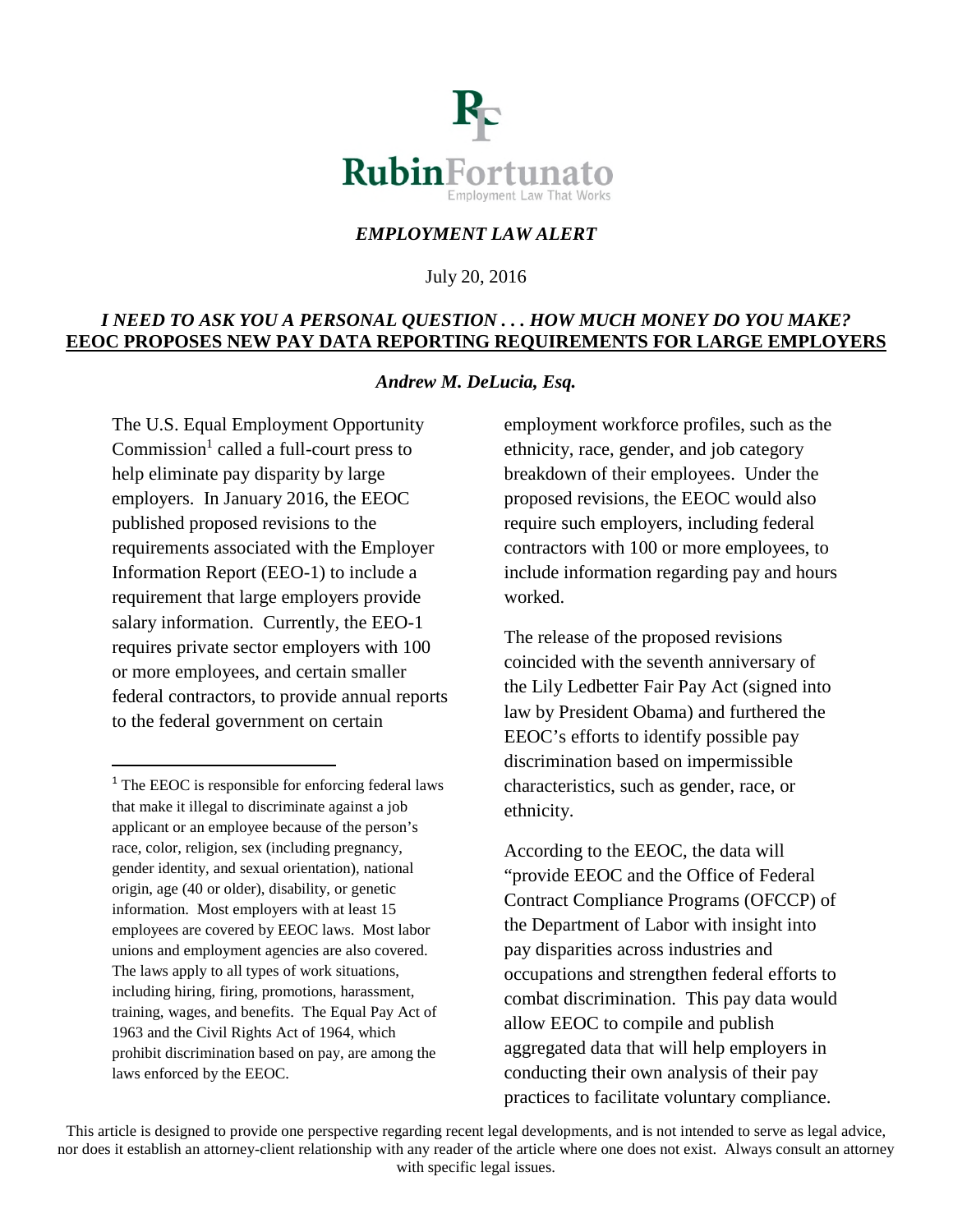The agencies would use this pay data to assess complaints of discrimination, focus agency investigations, and identify existing pay disparities that may warrant further examination."

The initial proposed revisions were subject to a public comment period from February 1, 2016 through April 1, 2016 and a public hearing on March 16, 2016. The EEOC considered oral and written testimony of witnesses at the hearing and the over 300 public comments from individual members of the public, employers, employer associations, members of Congress, civil rights groups, women's organizations, labor unions, academics, industry groups, law firms and human resources organizations and professionals, as well as literature and studies on compensation practices, discrimination, and trends in compensation and collecting pay information.

On July 14, 2016, the EEOC issued a revised proposal based on the feedback.

The updated proposed changes would take effect on reports due on March 31, 2018 (changed from September 30, 2016), and would be due each subsequent year on March 31. Impacted employers will be required to identify employees' total W-2 earnings for a 12-month look-back period. Employers must also implement and maintain a system by which they can both track and document data regarding the pay ranges and hours worked of their employees, as well as analyze that information to ensure compliance with the new reporting requirements. The EEOC's proposed pay data collection form requires employers to

provide the numbers of employees of different races, ethnicities, and genders that fall into each of a series of twelve pay bands based on W-2 income (ranging from *\$19,239 and under* to *\$208,000 and over*) and the number of hours worked by those employees. For exempt employees, employers can report either (1) the actual amount of hours worked (if accurate records exist); or (2) a proxy of 40 hours per week for full-time employees, and 20 hours per week for part-time employees.

The EEOC is accepting public comments on the proposed regulations until August 15, 2016.

# **Practical Implications and Advice For Employers**

**Submit Comments**- Whether as an individual employer or as part of an industry association or advocacy group, employers can and should submit comments to the EEOC to identify its particular concerns with the proposed revisions.

**Assess Reporting Capabilities-** The proposed revisions may require new programs or applications, or updates to existing systems and software to facilitate the data collection. Estimate the potential costs associated with such updates and budget for them. Consider including an explanation of the cost burdens as part of any submitted comments.

**Cooperate with the Agency**- Of course, employers may have legitimate, nondiscriminatory reasons for pay disparity (e.g., performance, experience, expertise), that will not be reflected in the information

This article is designed to provide one perspective regarding recent legal developments, and is not intended to serve as legal advice, nor does it establish an attorney-client relationship with any reader of the article where one does not exist. Always consult an attorney with specific legal issues.